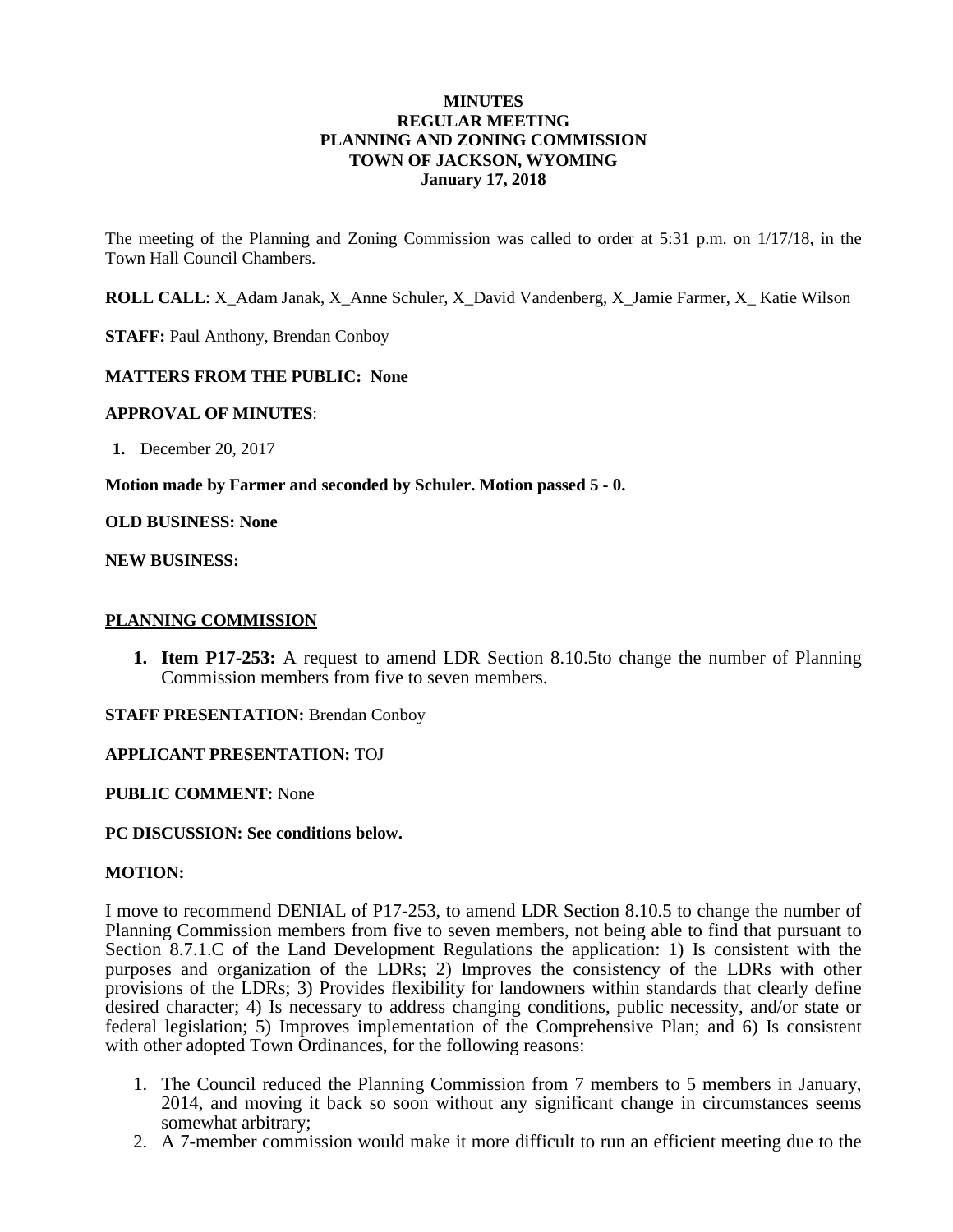need to accommodate additional questions/viewpoints and would likely make it harder to make decisions;

- 3. It would take more staff and Council time to keep a 7-member commission at full membership. This would be especially true if it becomes difficult to find community members willing to serve on the commission. This difficulty in finding willing and qualified members was a major reason the membership was reduced in 2014;
- 4. The current 5-member commission has not had a significant problem finding a quorum for meetings so having 7 members would not help much with this issue;
- 5. The Planning Commission acknowledges that there may be some benefits to a larger commission, such as greater diversity of opinions and increased opportunity to serve on an important community board, but it feels that their experience on the commission leads them to believe that their concerns outweigh the potential benefits of increasing the membership to 7 members.

## **Motion made by Farmer and seconded by Schuler. Motion passed 3 – 1 with Wilson abstaining**

**2. Item P17-192:** A request for a Conditional Use Permit to construct a wireless communications facility consisting of three new light poles at the property located at 610 East Broadway.

## **STAFF PRESENTATION: Paul Anthony**

## **APPLICANT PRESENTATION:** Irene Cooke – Kappa Consulting

## **PUBLIC COMMENT: None**

**PC DISCUSSION:** The Commission asked about the possibility of future colocation on the light poles and how the original design compared to the proposed design.

## **MOTION:**

Based upon the findings as presented in the staff report and as made by the applicant for Item P17- 192, I move to make findings 1-8 as set forth in Section 8.4.2.C (Conditional Use Permit Standards) of the Land Development Regulations relating to 1) Compatibility with Future Character; 2) Use Standards; 3) Visual Impacts; 4) Minimizes adverse environmental impact; 5) Minimizes adverse impacts from nuisances; 6) Impact on Public Facilities; 7) Other Relevant Standards/LDRs; and 8) Previous Approvals for a Conditional Use Permit and recommend **APPROVAL** to construct a wireless communications facility consisting of three new light poles at 610 East Broadway Avenue on property owned by St. John's Hospital, subject to the department reviews attached hereto and the following condition of approval.

- 1. DRC condition: The roof covering should be a mat or dark bronze/color to match the color of the light poles so that the colors of the light poles and kiosk are better coordinated.
- 2. The new tower is intended to look like a light pole and thus its proportions, scale, and layout comprise the tower's 'concealment elements' as this term is used by the FCC. The same is true for the two existing light poles that will be modified with new wireless facilities. Specifically, a) the design of the stealth tower and two modified light poles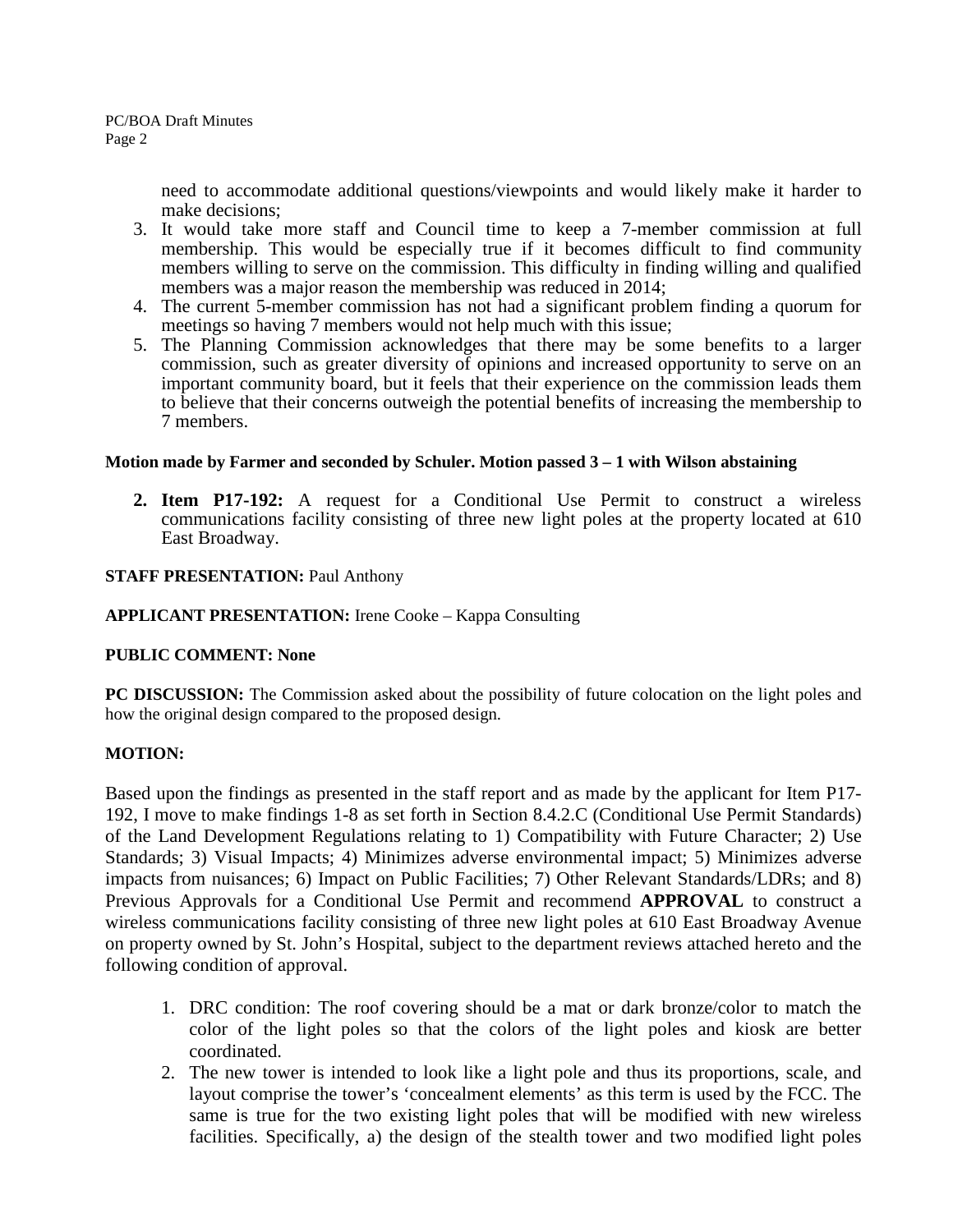with a height of 30 feet is typical for a small surface parking lot close to a residential neighborhood; b) the design of the stealth tower and two modified light poles are intended to be in harmony with the context of a small surface parking lot to achieve concealment as required by the Town's Land Development Code; and c) the stealth tower and two modified light poles are compatible with the site and adjacent uses, so as not to be readily apparent or recognizable as a tower or as an antenna.

## **Motion made by Shuler and seconded by Vandenberg. Motion passed 5 – 0.**

**3. Item P17-213, 214, 215:** A request for a Development Plan and Conditional Use Permit for a 96-room hotel, restaurant, retail spaces, dormitory, and employee housing at 112 Center Street.

# **STAFF PRESENTATION: Paul Anthony**

# **APPLICANT PRESENTATION:** Crystal Creek Capital

## **PUBLIC COMMENT: None**

**PC DISCUSSION:** The Commission generally expressed its support for the modified building design and site plan, especially the new central location for the pool. In addition, they discussed the impact of the proposed new access easement from King Street, as well as how the valet service and car circulation would work.

# **MOTION:**

*Item A: Based upon the findings for a Development Plan as presented in the staff report and by the applicant related to 1) Consistency with the Comprehensive Plan; 2) Achieves purpose of NRO & SRO overlays; 3) Impact of public facilities & services; 4) Compliance with LDRs & Town Ordinances; 5) Conformance with past permits & approvals for Item P17-213, I move to approve the Development Plan to develop a mixed-use project that includes 96 hotel rooms, a 3,251 sf of restaurant, 1,417 sf of retail space, and 4,892 sf of employee housing on properties located at 112 Center Street legally known as LOTS 2-3-4- 5 BLK. 3, Clubhouse, PT SW1/4SW1/4 Section 27, Township 41, Range 116 and 165 East Deloney Avenue legally know as LOTS 8-9, BLK. 1, Van Vleck – 2, subject to the following four conditions of approval:*

- 1) If the five valet parking spaces within the Center Street ROW are approved for the exclusive use of the hotel, the applicant shall provide the Town the required consideration prior to building permit approval.
- 2) The applicant shall obtain approval for any encroachment of the sidewalk canopies into the Center Street ROW prior to approval of the Development Plan.